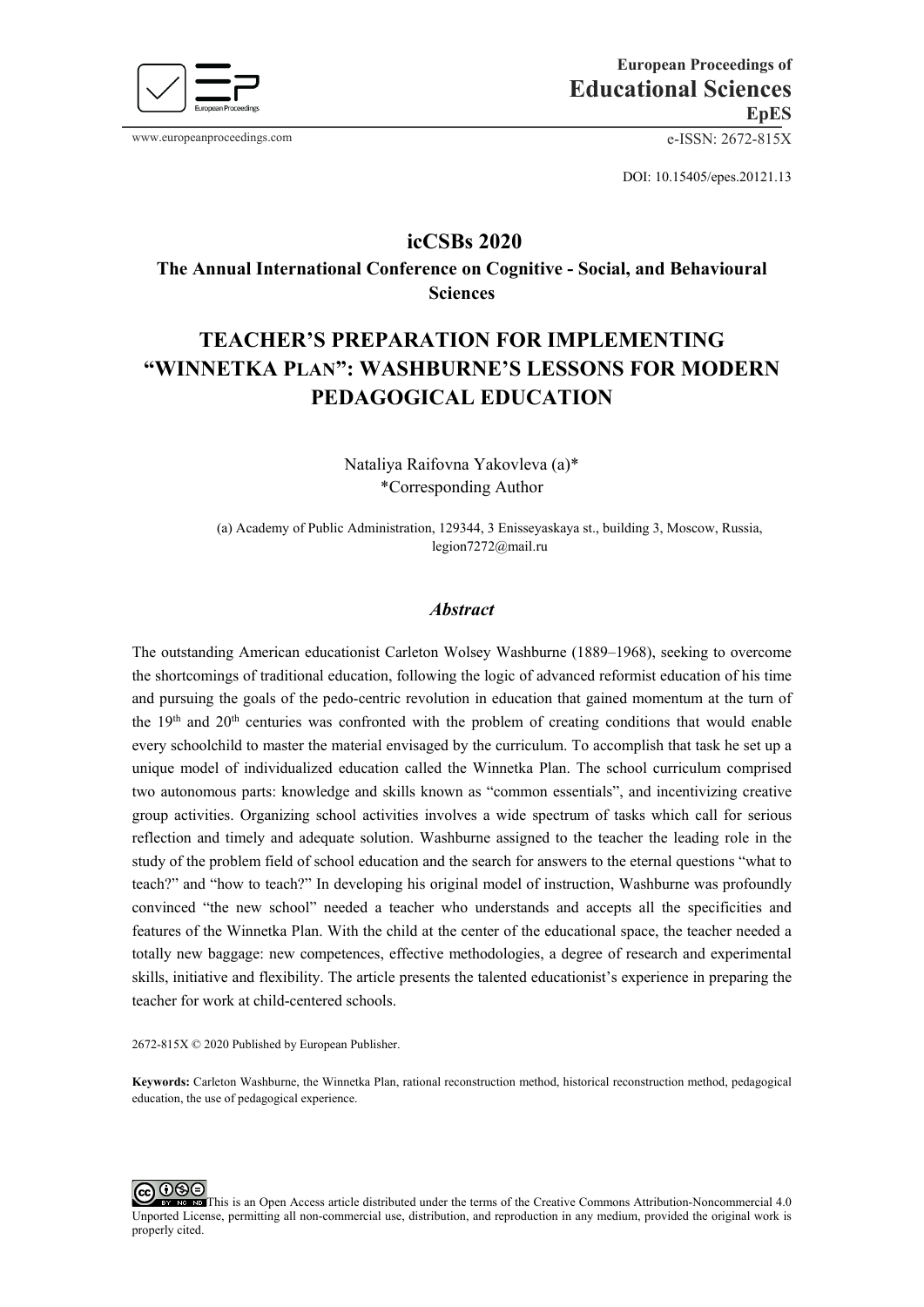## **1. Introduction**

Carleton Washburne is a personality widely known in the world educational space. He was an outstanding trail-blazing, deeply thoughtful educationist who sought to extend the frontiers of knowledge and creative search. Appointed to oversee public school in Winnetka (Illinois, USA) in May 1919, Washburne set about implementing an original model of a dualist type.

School classes were based on the approach developed by Edward Thorndike, one of the founders of behaviorism, in 1890s-1910s. Classes were organized in a way that anticipated the programmed instruction technology. Every schoolchild had an individual learning trajectory within a common curriculum using self-learning materials developed by Winnetka teachers. This trajectory was divided into successive steps which could only be made after successfully taking the preceding steps. The individualized model of instruction enabled each child to master the program at an accessible rate.

All extra-mural work with schoolchildren was organized on the basis of John Dewey's progressivist pedagogy with the use of the project methods developed in the 1910s by William Kirkpatrick which stressed the cooperative ability of children, their communication competence, and enabled them to implement the search method in mastering the realities of human culture and the surrounding world on the basis of a systemic involvement of children in group project activities.

The introduction of the Winnetka Plan revealed a serious problem, i.e. the preparedness of faculty for work under new conditions where the teacher's successful professional upgrading depended on his/her activity, mobility, independence, creativity, psychological flair and the ability to organize various types of student activities, free of dogmatic thinking and taught to reflect (Rogacheva, 2005), to correctly translate theoretical knowledge into personal knowledge of methods to accomplish educational tasks. Washburne was not satisfied with the traditional approach to organizing professional development of teachers required to implement the Winnetka Plan of improving the conditions for an all-round development and for revealing the potential of each child. Washburne (1920) made significant efforts, as witnessed by his managerial decisions, for example, the introduction of the Graduated Salary Schedule (Washburne, 1920), which, on the one hand, relieved tensions, disgruntlement, complaints of injustice among teachers, and on the other hand, stimulated teachers to grow professionally and to seek to improve the entire process of study and character training. It also created the necessary conditions for the use of new ways of organizing the work of teachers, improve school plant and develop an innovative infrastructure. Along with traditional upgrading courses he introduced Summer School, regular study of peer experience in and outside the country (educational trips) and the participation of every teacher in experimental and research activities that formed the innovative nucleus of the Winnetka Plan.

## **2. Problem Statement**

Carleton Washburne's system of preparing the teacher for implementing the Winnetka Plan shows how teachers can be prepared to work using various pedagogical technologies simultaneously (methodology of projects and programmed teaching).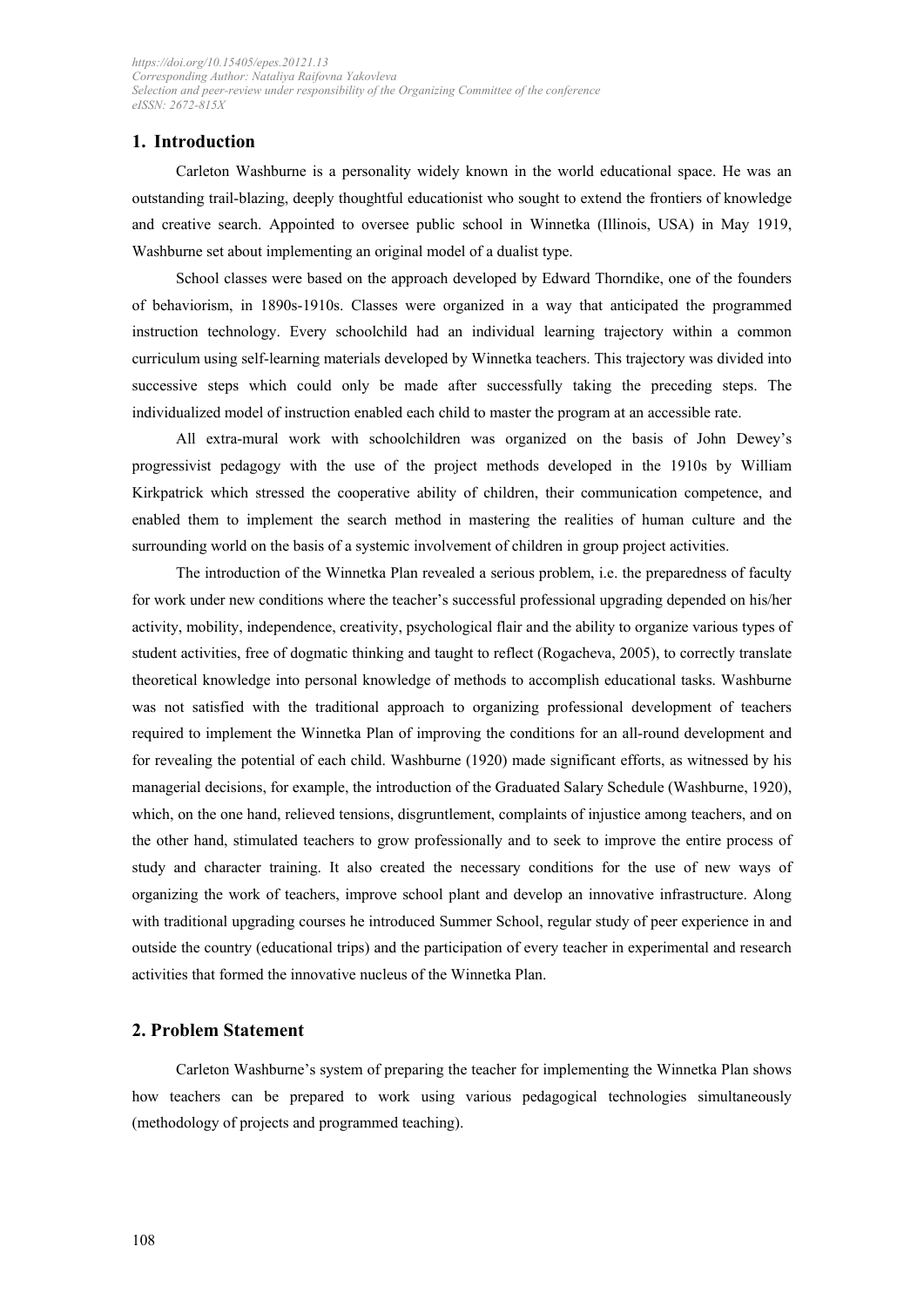## **3. Research Questions**

**3.1.** How can Washburne's experience of training teachers to work under the Winnetka Plan be used in modern pedagogical education?

#### **4. Purpose of the Study**

To reconstruct and actualize Washburne's experience of training teachers to implement the Winnetka Plan to update the theory and practice of modern pedagogical education.

#### **5. Research Methods**

The methods of rational and historical reconstruction of pedagogical reality of the past developed by R. Rorty in the book *The Historiography of Philosophy: Four Genres* (Rorty, 1984) which permit, on the one hand, to adequately reproduce the system of training teachers for work under the Winnetka Plan and on the other hand, to adapt its experience to the solution of the problems of modern pedagogical education.

## **6. Findings**

Reconstruction of the model of preparing the teacher for working simultaneously in the mode of pedagogical activity which permits to radically individualize the teaching process, take into account to the maximum degree the individual traits and potential of each student, and effectively organize the joint activity of the students and successfully develop their communication skills.

The Winnetka Plan is interpreted as an educational tool that enables school teachers to effectively accomplish educational tasks formulated on the basis of differing and indeed opposite approaches to the child's development.

Washburne wrote: "From the beginning we recognized in Winnetka, as all must recognize, that good teachers are the key to good education" (Washburne & Marland, 1963, p. 123). Schools sought to employ highly qualified specialists and those "who were the kind of educated human beings whom we should want to associate with children and who could command the liking and respect of parents (Washburne & Marland, 1963). Experienced teacher mentors helped the newly hired teachers to prepare for classes, involved them in research work, organized conferences and seminars, arranged regular meetings and consultations where a new education system was born and developed, wrote textbooks for independent study, developed diagnostic tests and a philosophy of individualized learning" (Rogacheva, 2015, р. 143).

Winnetka schools were educational laboratories where new methods were tested and the results of these methods were thoroughly taken into account (Washburne, 1930). Three teacher associations were created engaged in regular experimental and research activities: the grade groups, the research seminar, and the special research workers (Washburne, 1924) and The Department of Educational Research. Research covered various activities, the details of experimental work changed from year to year, even from month to month as scientific understanding of the education process was enhanced to embrace practically the entire faculty. Involvement in a new type of activity encouraged teachers to adopt a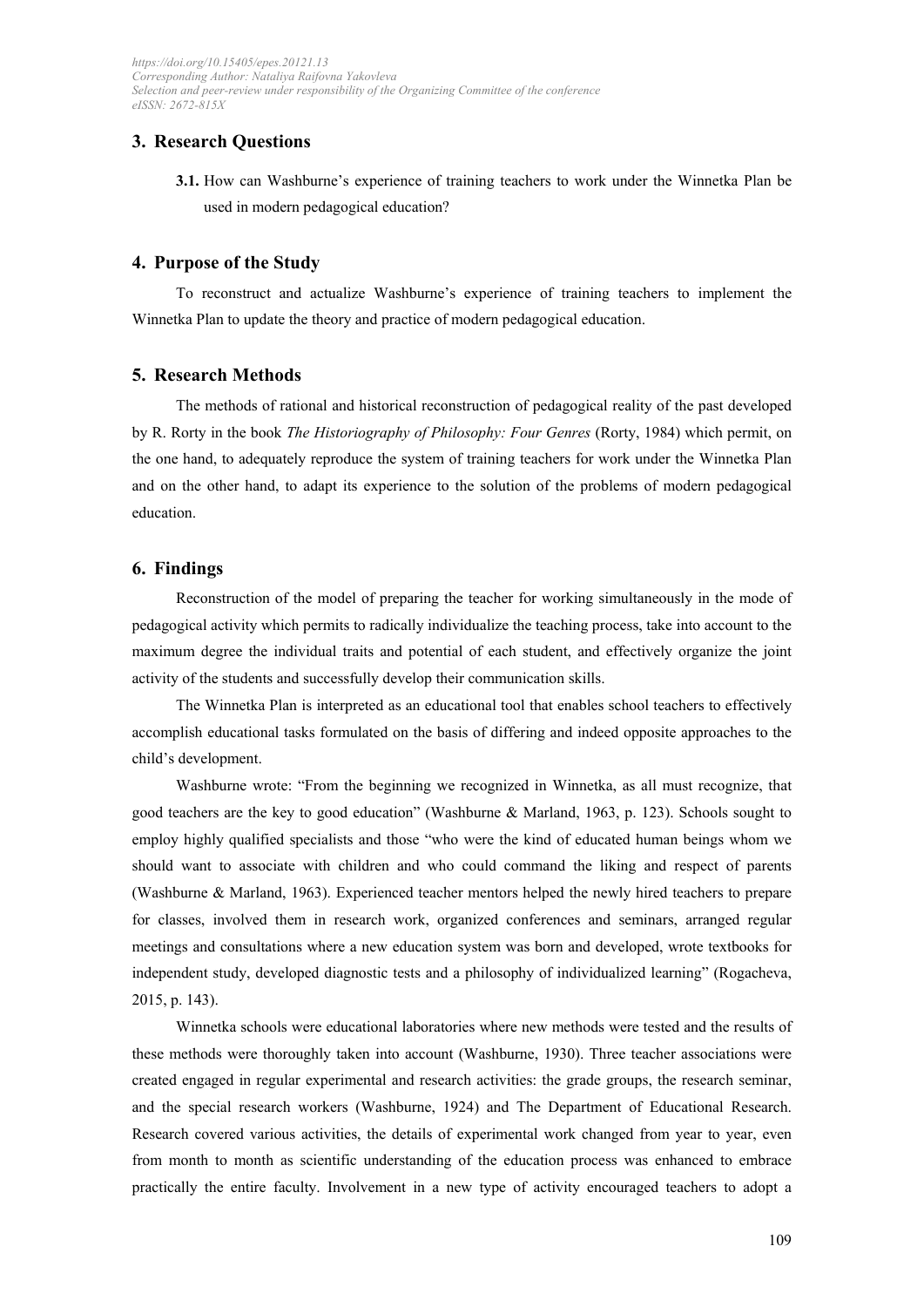scientific approach, fostering their perseverance, sense of purpose and diligence. They gradually grew into excellent research workers. An analysis of many years of work reported in more than 100 published papers, gives an idea of the scale and depth of experiments in organizing individualized learning, the use of the project method, group work, selection of the content of education in individual disciplines, etc., and also of "the invaluable contributions which the classroom teacher can make to the science of education" (Washburne, 1924, p. 365).

The system of teacher training was based on the practice-centered approach. The University of Minnesota Summer School opened in 1928 offered teachers a range of opportunities to upgrade their professional skills. During six weeks Winnetka's most advanced teachers acquainted the attendees with the basic elements of the Winnetka Plan educational concept and its practical implementation, curricula, manuals, took part in master classes and conducted open classes. Attending the Summer School was obligatory for new Winnetka teachers. And yet the superintendent wrote: "Even then we were not fully satisfied. It was impossible in six weeks of lectures, seminars, and observations to undo the habits and techniques learned by teachers trained for dealing with classes rather than with individuals, to teach them to organize group and creative activities, to give them insight into the causes of undesirable behavior of children and how to deal effectively with children who exhibited such behavior (Washburne & Marland, 1963). This gave a fresh impetus for developing new competences, increasing the creative potential, a willingness to engage in experiments and research and an awareness that the entire learning and education process could be adapted to the child's diverse needs. So successful was the upgrading course that Washburne and his colleagues conducted the Winnetka Summer School For Teachers) over the following twelve years (1929-1940) (Washburne & Marland, 1963).

In 1932, with active participation of private school teachers (The Francis W. Parker School in Chicago and The North Shore County Day School) The Graduate Teachers College of Winnetka was opened. Winnetka's top teachers conducted classes at the college, Washburne delivered lectures and conducted seminars on the philosophy of education. Students came from the USA, Canada, Australia, China, India and the European countries. Some were sent by famous scientists, such as Jean Piaget, a Swiss psychologist and philosopher, Alfred Adler, an Austrian psychologist, psychiatrist and thinker, to name but two. Students learned the tricks of the teacher's craft at Winnetka's schools where each had a personal mentor. Some college graduates made an invaluable contribution to the development of education in the USA and elsewhere. In the 1920s and 1930s the Winnetka Plan gained international recognition. Democracy, shared goals, group work and mutual respect proved to be highly effective (Rogacheva, 2015). The key factors of the success of the collective's educational activities were regular exchange of practices inside and outside the USA, the study of the educational heritage of the past, research activities, the development and spread of new forms and methods, the creation of proprietary manuals and materials as well as building of an individual education trajectory for each teacher (Yakovleva, 2018). Washburne saw staff training and development as creating opportunities for effective management, recognition and constant professional growth.